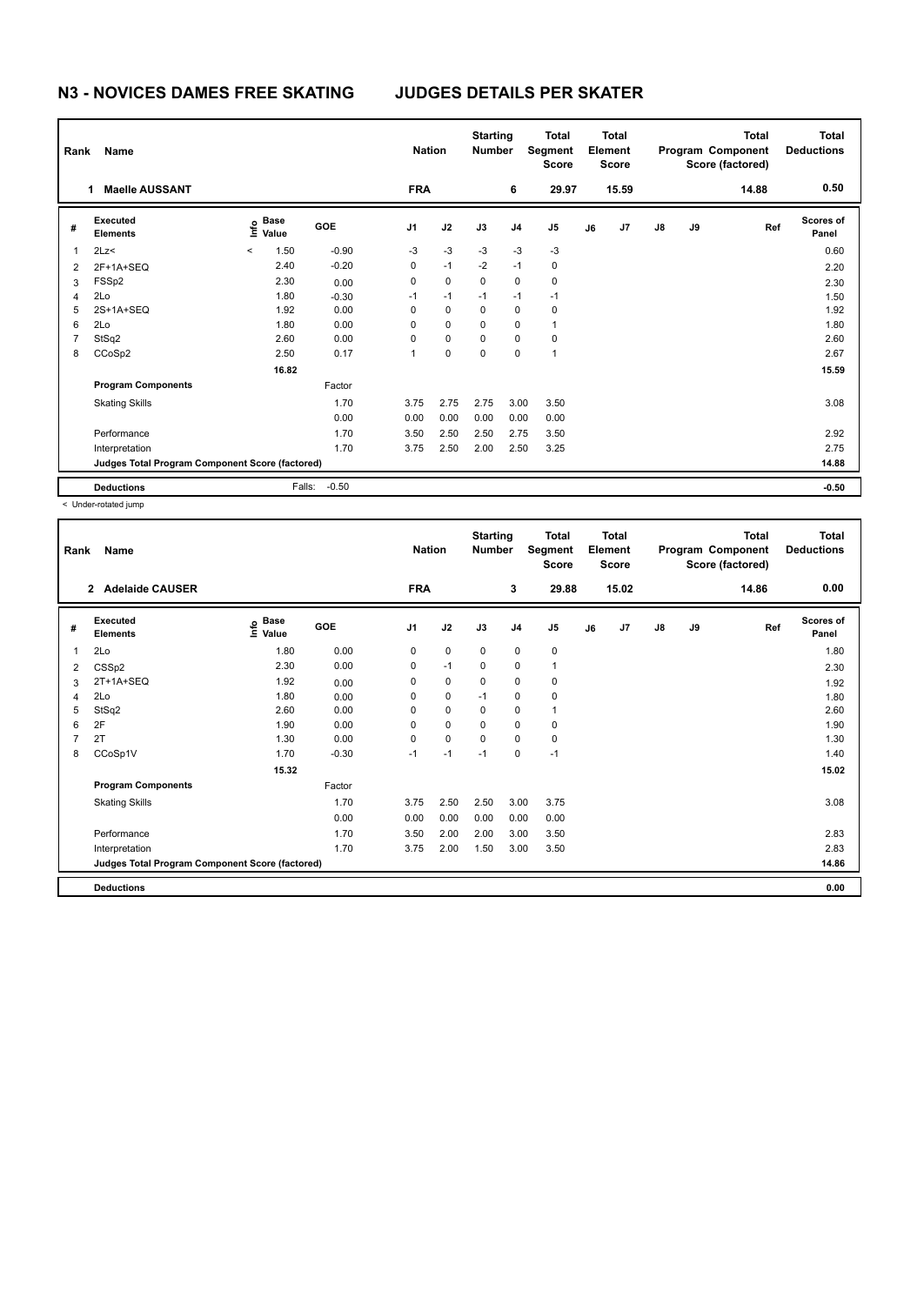## **N3 - NOVICES DAMES FREE SKATING JUDGES DETAILS PER SKATER**

| Name<br>Rank   |                                                 |                                             |         |                | <b>Nation</b> |             | <b>Starting</b><br><b>Number</b> | <b>Total</b><br>Segment<br><b>Score</b> | Total<br>Element<br>Score |       | Program Component<br>Score (factored) |    | <b>Total</b> | <b>Total</b><br><b>Deductions</b> |
|----------------|-------------------------------------------------|---------------------------------------------|---------|----------------|---------------|-------------|----------------------------------|-----------------------------------------|---------------------------|-------|---------------------------------------|----|--------------|-----------------------------------|
|                | <b>Victoria MERIGNAC</b><br>3                   |                                             |         | <b>FRA</b>     |               |             | 1                                | 26.35                                   |                           | 13.60 |                                       |    | 12.75        | 0.00                              |
| #              | Executed<br><b>Elements</b>                     | <b>Base</b><br>은 <sup>Base</sup><br>⊆ Value | GOE     | J <sub>1</sub> | J2            | J3          | J <sub>4</sub>                   | J <sub>5</sub>                          | J6                        | J7    | $\mathsf{J}8$                         | J9 | Ref          | <b>Scores of</b><br>Panel         |
| $\overline{1}$ | 2Lo                                             | 1.80                                        | $-0.30$ | $-1$           | $-1$          | $-1$        | $-1$                             | $-1$                                    |                           |       |                                       |    |              | 1.50                              |
| $\overline{2}$ | 2S                                              | 1.30                                        | 0.00    | 0              | $\mathbf 0$   | $\mathbf 0$ | $\mathbf 0$                      | $\mathbf 0$                             |                           |       |                                       |    |              | 1.30                              |
| 3              | CCoSp2                                          | 2.50                                        | $-0.40$ | $-1$           | $-2$          | $-2$        | $-1$                             | 0                                       |                           |       |                                       |    |              | 2.10                              |
| 4              | 1A+1Lo                                          | 1.60                                        | 0.00    | 0              | $\mathbf 0$   | 0           | 0                                | $\overline{1}$                          |                           |       |                                       |    |              | 1.60                              |
| 5              | CSSp2                                           | 2.30                                        | 0.00    | 0              | 0             | $\mathbf 0$ | $\mathbf 0$                      | $\mathbf 0$                             |                           |       |                                       |    |              | 2.30                              |
| 6              | 2Lo                                             | 1.80                                        | $-0.30$ | $-1$           | $-1$          | $-1$        | $-1$                             | 0                                       |                           |       |                                       |    |              | 1.50                              |
| $\overline{7}$ | $1A+1Lo$                                        | 1.60                                        | 0.00    | 0              | $\mathbf 0$   | $\Omega$    | $\mathbf 0$                      | $\mathbf 0$                             |                           |       |                                       |    |              | 1.60                              |
| 8              | StSq1                                           | 1.80                                        | $-0.10$ | 0              | $-1$          | $-1$        | 0                                | 0                                       |                           |       |                                       |    |              | 1.70                              |
|                |                                                 | 14.70                                       |         |                |               |             |                                  |                                         |                           |       |                                       |    |              | 13.60                             |
|                | <b>Program Components</b>                       |                                             | Factor  |                |               |             |                                  |                                         |                           |       |                                       |    |              |                                   |
|                | <b>Skating Skills</b>                           |                                             | 1.70    | 2.75           | 2.25          | 2.50        | 3.00                             | 3.25                                    |                           |       |                                       |    |              | 2.75                              |
|                |                                                 |                                             | 0.00    | 0.00           | 0.00          | 0.00        | 0.00                             | 0.00                                    |                           |       |                                       |    |              |                                   |
|                | Performance                                     |                                             | 1.70    | 2.50           | 1.50          | 1.75        | 2.75                             | 3.25                                    |                           |       |                                       |    |              | 2.33                              |
|                | Interpretation                                  |                                             | 1.70    | 2.75           | 1.75          | 1.50        | 2.75                             | 2.75                                    |                           |       |                                       |    |              | 2.42                              |
|                | Judges Total Program Component Score (factored) |                                             |         |                |               |             |                                  |                                         |                           |       |                                       |    |              | 12.75                             |
|                | <b>Deductions</b>                               |                                             |         |                |               |             |                                  |                                         |                           |       |                                       |    |              | 0.00                              |

| Rank           | <b>Name</b>                                     |         | <b>Nation</b>        |         | <b>Starting</b><br><b>Number</b> | <b>Total</b><br>Segment<br><b>Score</b> | <b>Total</b><br>Element<br><b>Score</b> |                |                |    | <b>Total</b><br>Program Component<br>Score (factored) | <b>Total</b><br><b>Deductions</b> |    |       |                           |
|----------------|-------------------------------------------------|---------|----------------------|---------|----------------------------------|-----------------------------------------|-----------------------------------------|----------------|----------------|----|-------------------------------------------------------|-----------------------------------|----|-------|---------------------------|
|                | <b>Marion LOCHU</b><br>4                        |         |                      |         | <b>FRA</b>                       |                                         |                                         | 5              | 20.45          |    | 10.41                                                 |                                   |    | 12.04 | 2.00                      |
| #              | Executed<br><b>Elements</b>                     | ۴۵      | <b>Base</b><br>Value | GOE     | J <sub>1</sub>                   | J2                                      | J3                                      | J <sub>4</sub> | J <sub>5</sub> | J6 | J7                                                    | $\mathsf{J}8$                     | J9 | Ref   | <b>Scores of</b><br>Panel |
| 1              | $2S+2Lo<$                                       | $\prec$ | 2.60                 | $-0.90$ | $-3$                             | $-3$                                    | $-3$                                    | $-3$           | $-3$           |    |                                                       |                                   |    |       | 1.70                      |
| 2              | CCoSp2                                          |         | 2.50                 | $-0.30$ | $-2$                             | $-2$                                    | $-1$                                    | $\mathbf 0$    | 0              |    |                                                       |                                   |    |       | 2.20                      |
| 3              | 2F<<                                            | <<      | 0.50                 | $-0.30$ | $-3$                             | $-3$                                    | $-3$                                    | $-3$           | $-3$           |    |                                                       |                                   |    |       | 0.20                      |
| 4              | 2Lo                                             |         | 1.80                 | 0.00    | $\Omega$                         | $\pmb{0}$                               | $\mathbf 0$                             | 0              | $-1$           |    |                                                       |                                   |    |       | 1.80                      |
| 5              | 2F<<+1A+SEQ                                     | <<      | 1.28                 | $-0.47$ | $-3$                             | $-2$                                    | $-2$                                    | $-3$           | $-2$           |    |                                                       |                                   |    |       | 0.81                      |
| 6              | StSqB                                           |         | 1.50                 | $-0.10$ | $-1$                             | $-1$                                    | 0                                       | 0              | 0              |    |                                                       |                                   |    |       | 1.40                      |
| $\overline{7}$ | 2S<<                                            | <<      | 0.40                 | $-0.30$ | $-3$                             | $-3$                                    | $-3$                                    | $-3$           | $-2$           |    |                                                       |                                   |    |       | 0.10                      |
| 8              | CSSp2                                           |         | 2.30                 | $-0.10$ | $\mathbf 0$                      | $\pmb{0}$                               | $\mathbf 0$                             | $-1$           | $-2$           |    |                                                       |                                   |    |       | 2.20                      |
|                |                                                 |         | 12.88                |         |                                  |                                         |                                         |                |                |    |                                                       |                                   |    |       | 10.41                     |
|                | <b>Program Components</b>                       |         |                      | Factor  |                                  |                                         |                                         |                |                |    |                                                       |                                   |    |       |                           |
|                | <b>Skating Skills</b>                           |         |                      | 1.70    | 2.75                             | 2.25                                    | 2.25                                    | 2.50           | 2.75           |    |                                                       |                                   |    |       | 2.50                      |
|                |                                                 |         |                      | 0.00    | 0.00                             | 0.00                                    | 0.00                                    | 0.00           | 0.00           |    |                                                       |                                   |    |       |                           |
|                | Performance                                     |         |                      | 1.70    | 2.50                             | 2.25                                    | 2.25                                    | 2.25           | 2.50           |    |                                                       |                                   |    |       | 2.33                      |
|                | Interpretation                                  |         |                      | 1.70    | 2.75                             | 2.00                                    | 2.00                                    | 2.25           | 2.50           |    |                                                       |                                   |    |       | 2.25                      |
|                | Judges Total Program Component Score (factored) |         |                      |         |                                  |                                         |                                         |                |                |    |                                                       | 12.04                             |    |       |                           |
|                | <b>Deductions</b>                               |         | Time violation:      | $-1.00$ |                                  |                                         |                                         | Falls:         | $-1.00$        |    |                                                       |                                   |    |       | $-2.00$                   |

< Under-rotated jump << Downgraded jump